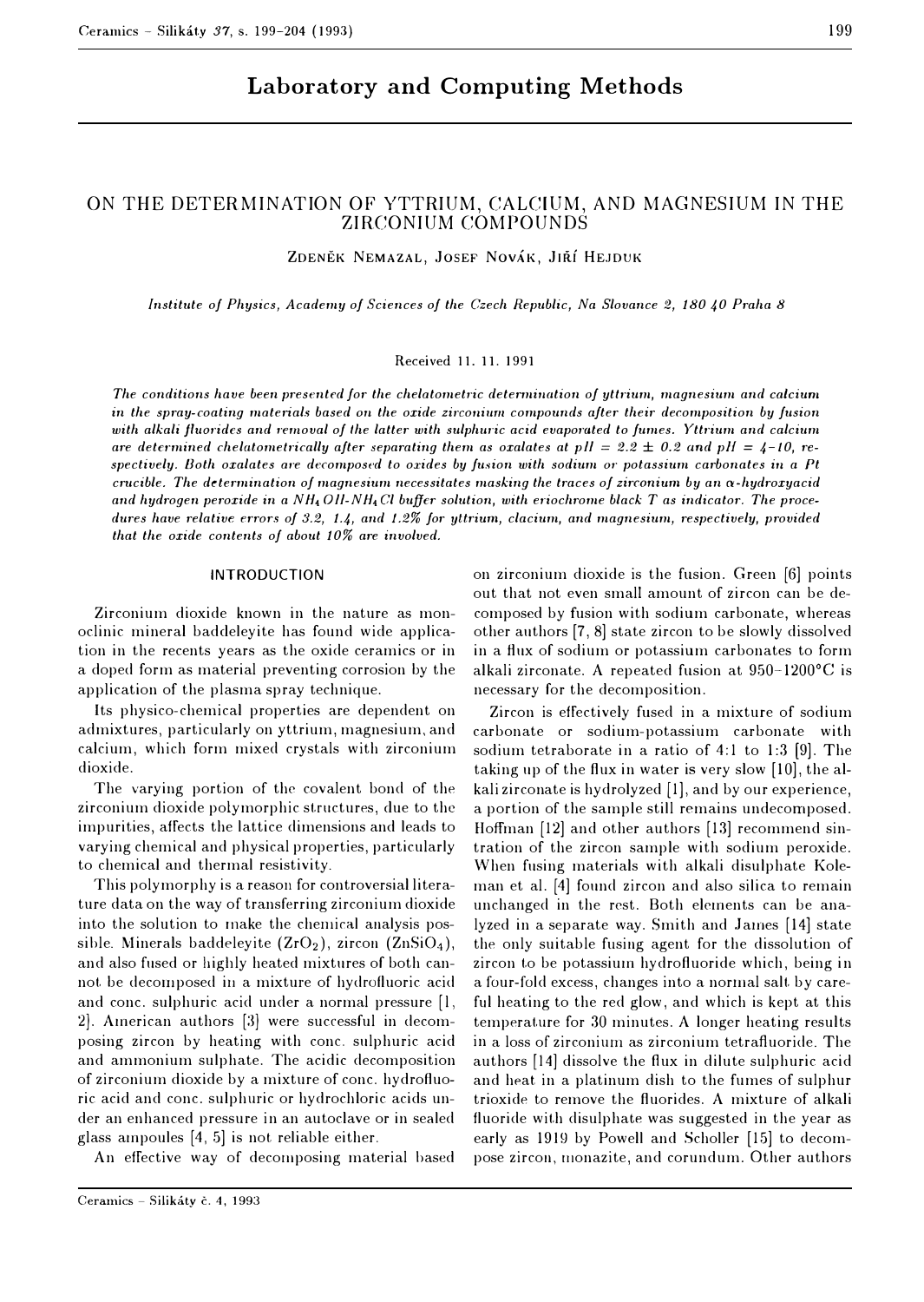[16] confirmed this fact for zirconium minerals and suggested to work with alkali fluoride and disulphate at a ratio of 1:10. Sill [17, 18] assumes the fusion with alkali fluoride and disulphate to be highly efficient and useful for a complete dissolution of a non silicate and silicate material, particularly for the elements liable to hydrolysis and capable to form resistent oxides as is the case with protactinium, niobium, and tantalum. On fusion with potassium fluoride the molten mass is treated with cone. sulphuric acid to form pyrosulphate. Silicon is thus simultaneously removed as volatile silicon tetrafluoride under one operation. Sill applies this procedure to the determination of protactinium and of  $\alpha$ -rays emitting radium nuclides in soils, flying dust, and uranium ores [19]. The solubilities of trivalent iron salts  $[Fe<sub>2</sub>(SO<sub>4</sub>)<sub>3</sub>]$  in concentrated sulphuric acid are simultanously studied [20]. The boron fluride compounds such as lithium, sodium, or potassium fluoroborates having the melting points within 400-500°C are efficient fusing agents for the refractories. For the determination of the amount of bivalent iron in the silicate ceramics, sodium metafluoroborate  $Na<sub>2</sub>B<sub>2</sub>O<sub>3</sub>F<sub>2</sub>$  within 750-1050°C has also proved useful (a mixture of boric acid and sodium fluoride in a ratio of 1:1 [21-23]). For the decomposition of zircon, zircon sands, and baddeleyite concentrates, Borlera [24] recomrnends a reduction of the sample with carbon powder and subsequent. chlorination at  $350^{\circ}$ C to free the sample from iron in the form of ferric chloride. After an increase of the temperature to 650°C zirconium tetrachloride is distilled off thus making possible the separation of zirconium from hafnium. Thermal decomposition of zirconium dioxide at the temperatures of 1400-1900°C has been examined in paper [25].

#### **EXPERIMENTAL**

#### Chemicals and apparatus

Fusing agents: potassium fluoride, potassium disulphate, potassium hydrogensulphate, lithium fluoroborate, boric acid, sodium fluoride, sodium tetraborate decahydrate, sodium carbonate, potassium carbonate, all of the A.G. purity

Oxalic acid, ammonium oxalate, 5% water solutions Ammonia (0.91), water solution (1:1)

EDTA, volumetric solution  $0.05$  mol<sup>-1</sup>, the factor was determined using the solution of a zinc salt with xylenol orange as indicator.

Lactic acid, 4% solution

Hydrogen peroxide, 5% solution

Tartaric acid, solid

Hexamethylenetetramine, solid

- Indicators: xylenol orange, eriochrome black T, fluorexone - all mixtures with NaCl  $(1:100)$
- Standard 0.05 M water solutions of  $Ca^{2+}$ ,  $Mg^{2+}$ ,  $Y^{3+}$ ,  $Zr^{4+}$  in the form of chlorides.

All the reagents used were of the A.G. purity.

A model solution of  $Zr^{4+}$  containing indiferent salts was prepared by fusion of 1 g of  $ZrO<sub>2</sub>$  with 4 g potassium fluoride and  $8 \text{ g}$  of potassium disulphate. Fluorides were removed by evaporation with 16 ml of cone. sulphuric acid to fumes, the cooled down flux was taken up in water and the solution put into a 100 ml volumetric flask. The zirconium content was established by chelatometry [26].

The determination by the AAS method was made using a Varian spectrometer AA-30 and the flame technique in the acetylene-air mode. The wavelenghts of 422.7  $\mu$ m for Ca and 285.2  $\mu$ m for Mg were employed.

## **WORKING** PROCEDURES

The examined decompositions involving the fusion methods

l) The decomposition by fusion with potassium fluoride

Approximately 250 mg of the sample is in a Pt crucible fused with a four-fold excess of potassium fluoride at  $950^{\circ}$ C for a period of 20 minutes. On cooling down, 2g of potassium disulphate is added and the crucible content is shortly heated. Two aliquots of 4 ml of cone. sulphuric acid are gradually added to the cold flux whirh is then slowly heated till the appearance of the suphur trioxide fumes. The residue in the crusible is taken up in boiling water. The crucible is washed up and the solution is used to establish the contents of Y, Ca, Mg, and, if necessary, of other elements.

2) The decomposition with sodium fluorometaborate

A mixture of 100 mg of the sample, 0.7 g of NaF, and 1.03 g of  $H_3BO_3$  (molar ratio 1:1) is in a platinum crucible heated at 850°C for 20 minutes. After taking up the flux in 75 ml of dilute sulphuric acid  $(1 \text{ mol.}1^{-1})$  in a plastic beaker the solution together with 5 ml of cone. HCl is put in a 100 ml volumetric flask and on adjusting to the mark the solution is used for the determination of the admixtures by the AAS method. If the fluoride ions are necessary to remove from the flux, i.e. in the case of the subsequent chelatornetric determination, 4 ml of cone. sulphuric acid is added to the cold flux and the content of the crucible covered with a lid is carefully heated to fumes. The cooled flux in the crucible is taken up in 50 ml of water under a slight heating.

3) The decomposition by means of a mixture of sodium tetraborate and sodium carbonate

A mixture of 100 mg of the sample, 0.8 g of sodium carbonate, and 0.4 g of sodium tetraborate ( decahydrate dried at a temperature of 110°C for 2 hours) is fused for a period of 2 to 3 hours at a temperature of at least 850°C. The cooled flux is taken up in 50 ml of 0.5 M HCI.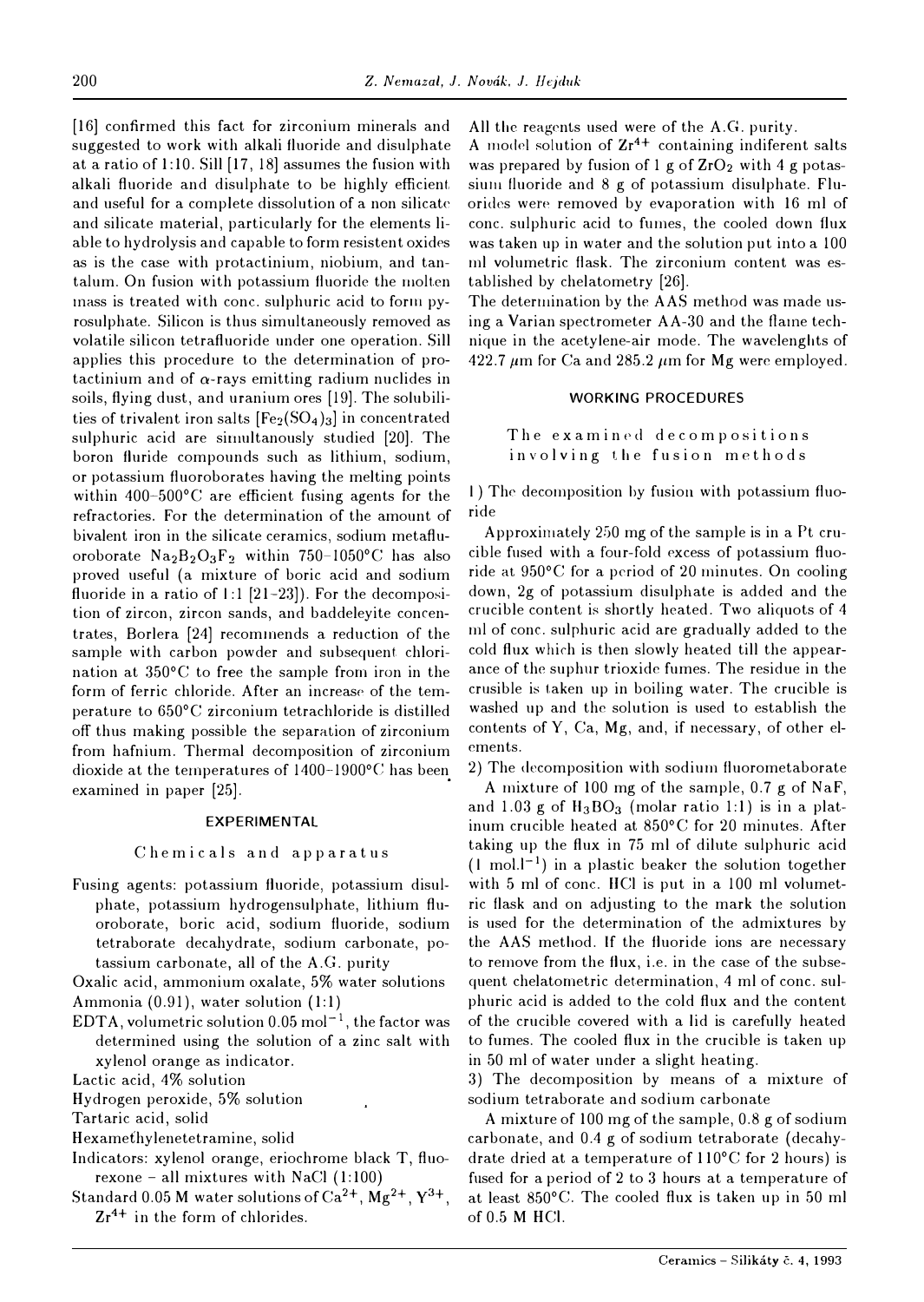## Procedures for the determination of the admixtures

## Determination of magnesium:

The element is determined directly in the extract where no fluoride ions are present. To the solution 2 ml of lactic acid, or 0.25 g of solid tartaric acid and 3 ml of hydrogen peroxide are stepwise added. On adjusting pH with a buffer solution  $(NH_3/NH_4Cl)$ , magnesium is titrated with the EDTA solution and the eriochrome black T as indicator.

Determination of yttrium:

On extracting the flux, 50 ml of the oxalic acid solution or ammonium oxalate is under boiling added to the solution and the latter is shortly boiled. The pH value is adjusted to 2-3 with ammonia solution or sulphuric acid, and on rapid cooling down the solution is made to pH 2.5  $\pm$  0.2 and let to stand for several hours (preferrably overnight). The precipitated yttrium oxalate is filtered by a filter of small porosity which is then dried, burnt down and again heated. The crucible content is fused with sodium carbonate. The flux is taken up in a 50 ml solution of  $H_2SO_4$  $(1:50)$  under a slight warming. The xylenol orange indicator is added to the still warm solution and the zirconium (4] ions coprecipitated in the form of oxalate are titrated with EDTA. After cooling down and adjusting pH with solid urotropine to  $5.5 \pm 0.2$ , the yttrium content is found using the EDTA solution. At the same time a treatment of a reference sample of a known yttrium content is necessary to accomplish.

#### Determination of calcium:

An excess of oxalic acid or ammonium oxalate is added to the extract solution containing calcium and the acidity is set with ammonia to  $\nu$ H = 5-7. Calcium oxalate thus formed is filtered off, the filter with the precipitate is heated in a Pt crucible and calcium is determined gravimetrically, or the crucible content is fused with potasium carbonate and on taking up the flux in a 50 ml solution of  $H_2SO_4$  (1:50) calcium is determined by titration with EDTA in a potassium hydroxide medium, fluorexone being used as indicator.

#### RESULTS AND DISCUSSION

On the basis of preliminary results obtained on the zirconium oxide ceramic materials (natural badelleyite, zirconium oxide pure or synthetic doped with 5-40% of yttrium, magnesium, and calcium oxides) we employed the following decompositions:

a) decomposition by potassium fluoride followed by a fusion with alkali pyrosulphate or hydrogen sulphate,

b) fusion with sodium fluoroborate,

c) fusion with sodium carbonate and borax.

## *Table I*

Dependence of the degree of the decomposition of zirconium dioxide, doped with 10% of calcium after a spray-deposition by the plasma burner, on the time of

fusion

| Fusing agent                    | Time<br>(min) | Temperature<br>$(^{\circ}C)$ | Degree of the<br>decomposition<br>$(\%)$ |
|---------------------------------|---------------|------------------------------|------------------------------------------|
| mixture of                      | 40            | 850                          | 40                                       |
| $Na2B4O7 +$                     | 100           | 850                          | 95                                       |
| Na <sub>2</sub> CO <sub>3</sub> | 150           | 850                          | 100                                      |

All the fusions used are outstanding for a quantitative decomposition of the materials in question. The fusing agents based on fluoride are suitable for the determination of impurities and admixtures where the determination of silicon or zirconium is not required. The separation of silicon proceeds quantitatively, the zirconium losses vary from 50 to 65% of the original content if procedure a) is employed. The interfering effect of the fluoride ions can be during futher treatment of the sample reduced by heating with sulphuric acid to fumes. The only effective decomposition for the determination of silicon is an alkaline fusion with sodium tetraborate. A quantitative decomposition of the zirconium material by fusion with a mixture of soda and borax requires 2 to 3 hours at a temperature of 850°C (Table 1). The recommended fusion with alkali carbonates alone is appropriate for very fine powder materials which were not heated higher than 800°C. With samples heated at a higher temperature or with natural baddeleyite the decomposition by carbonates is little efficient or quite inefficient.

Individual ways of the decomposition, however, produce further drawbacks. Procedures a) and b) lead to a complication if, for example, ferric ions are involved, when the removal of fluorides by heating with cone. sulphuric acid to fumes provides a formation of insoluble acidic or neutral anion complexes of ferric salts [20]. In order to verify whether the decompositions are quantitative, we used the zirconium oxide samples with yttrium, magnesium, and calcium admixtures for the determination of the admixed elements both by chelatometry and by the atomic absorption spectrometry (Table II). The grain size of the zirconium samples used for the decomposition was within 40 to 80  $\mu$ m.

The chelatometric determinations (26-27] were tested on the model samples. The determination of yttrium necessitates a separation of the latter from zirconium oxalate. As follows from Fig. 1 optimum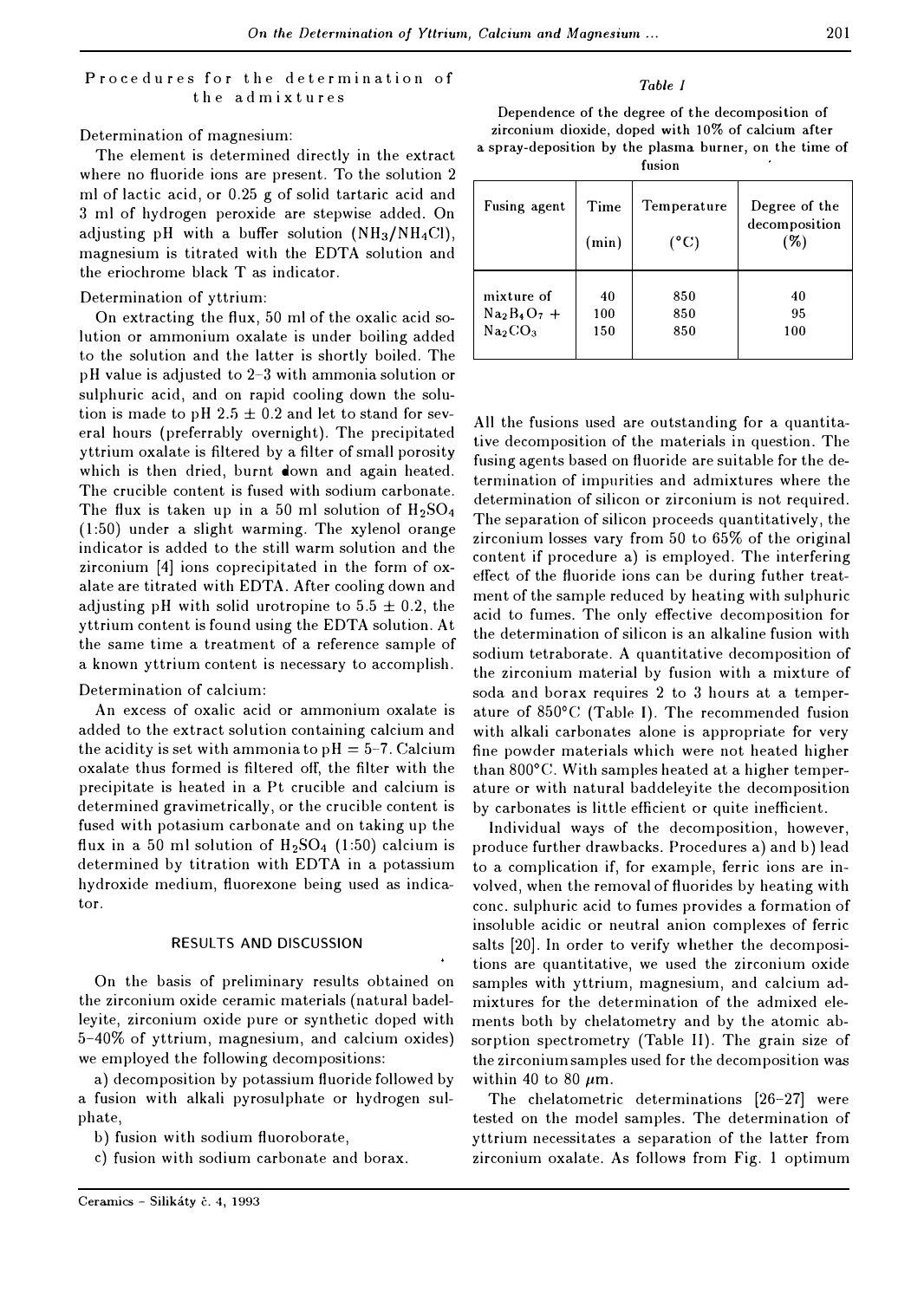|                                                    | Admixtures found, weight %<br>(Y, Si, Ca, Mg oxides) |                               |                |               |  |  |
|----------------------------------------------------|------------------------------------------------------|-------------------------------|----------------|---------------|--|--|
|                                                    | chelatometry                                         | gravimetry                    | AAS-OES        | average value |  |  |
| 1. $ZrO2 + Y2O3$ Miletín                           | 7.36, 7.39                                           |                               |                | 7.38          |  |  |
| 1. a) vz. $1+1.53\%$ Y <sub>2</sub> O <sub>3</sub> | 8.87, 8.88                                           |                               |                | 8.88          |  |  |
| 2. $ZrO2 + Y2O3$ Miletín                           | 7.00, 7.13                                           |                               |                | 7.07          |  |  |
| 2. a) vz. 2+1.61% $Y_2O_3$                         | 8.60, 8.66                                           |                               |                | 8.63          |  |  |
| 3. $ZrO_2 + Y_2O_3$ Rez                            | 4.47, 4.77<br>4.56, 4.60                             |                               |                | 4.60          |  |  |
| 3. a) vz. $3+1.57\%$ Y <sub>2</sub> O <sub>3</sub> | 6.18, 6.22                                           |                               |                | 6.20          |  |  |
| 4. $ZrO_2 + SiO_2$                                 |                                                      | 7.41, 7.44                    |                | 7.43          |  |  |
| 5. $2rO_2 + SiO_2$                                 |                                                      | 4.43, 4.41                    |                | 4.42          |  |  |
| 6. $ZrO_2 + CaO$                                   | 15.3, 15.40<br>15.43, 16.30                          | 15.32, 15.60,<br>15.45, 15.60 | 15.26<br>15.40 | 15.41         |  |  |
| 7. $ZrO_2 + CaO$                                   | 7.26, 7.34<br>7.36                                   | 7.34, 7.30                    | 7.32<br>7.29   | 7.32          |  |  |
| 8. $ZrO_2 + MgO$                                   | 8.53, 8.57                                           |                               | 8.59, 8.57     | 8.57          |  |  |
| 9. $ZrO_2 + MgO$                                   | 5.30, 5.33                                           |                               | 5.36, 5.38     | 5.36          |  |  |

| Table II |                                                                    |  |  |  |  |  |  |  |
|----------|--------------------------------------------------------------------|--|--|--|--|--|--|--|
|          | Results of the determination of $Y_2O_3$ , CaO, and MgO in $ZrO_2$ |  |  |  |  |  |  |  |

conditions for the precipitation of yttrium oxalate lie within  $pH = 2-3$  At  $pH = 2$  the precipitation of yttrium oxalate is not complete, at a higher pH value the dissolution of the latter to an anion complex  $[YOx_2]^-$  takes place. A detailed investigation of the dependence of the yttrium oxalate precipitate on the pH value shows that a 100% recovery of yttrium has never been reached, whether the yttrium ions were precipitated alone or along with calcium, as commonly recommended for the rare earths [28]. By comparing the dependence of the degree of the yttrium oxide precipitation from a pure solution and from a solution containing calcium on the pH value we can see that in the presence of calcium the pH range of the yttrium precipitation rises within 2.2- 3.2 and the negative error is 2% abs. The precipitate was always contaminated by zirconium oxalate,

this fact being not prejudicial to the chelatometric determination, hut for accurate analyses the possibility to determine yttrium gravimetrically as oxide is excluded.

The precipitation of yttrium oxalate provides at the defined pH a very good reproducibility and it can therefore he utilized in the quantitative analysis. The result must be corrected by a correction factor comprising a non quantitative precipitation of yttrium oxalate. It is therefore necessary to analyze a reference sample, or at least to establish the chelaton factor for an approximate yttrium content., treated in the same way as the sample to be analyzed.

In the determination of calcium the precipitation of yttrium oxalate is quantitative within a wide range of  $pH(2.5-10)$  and the contamination by zirconium oxalate has not been observed. The separation fits the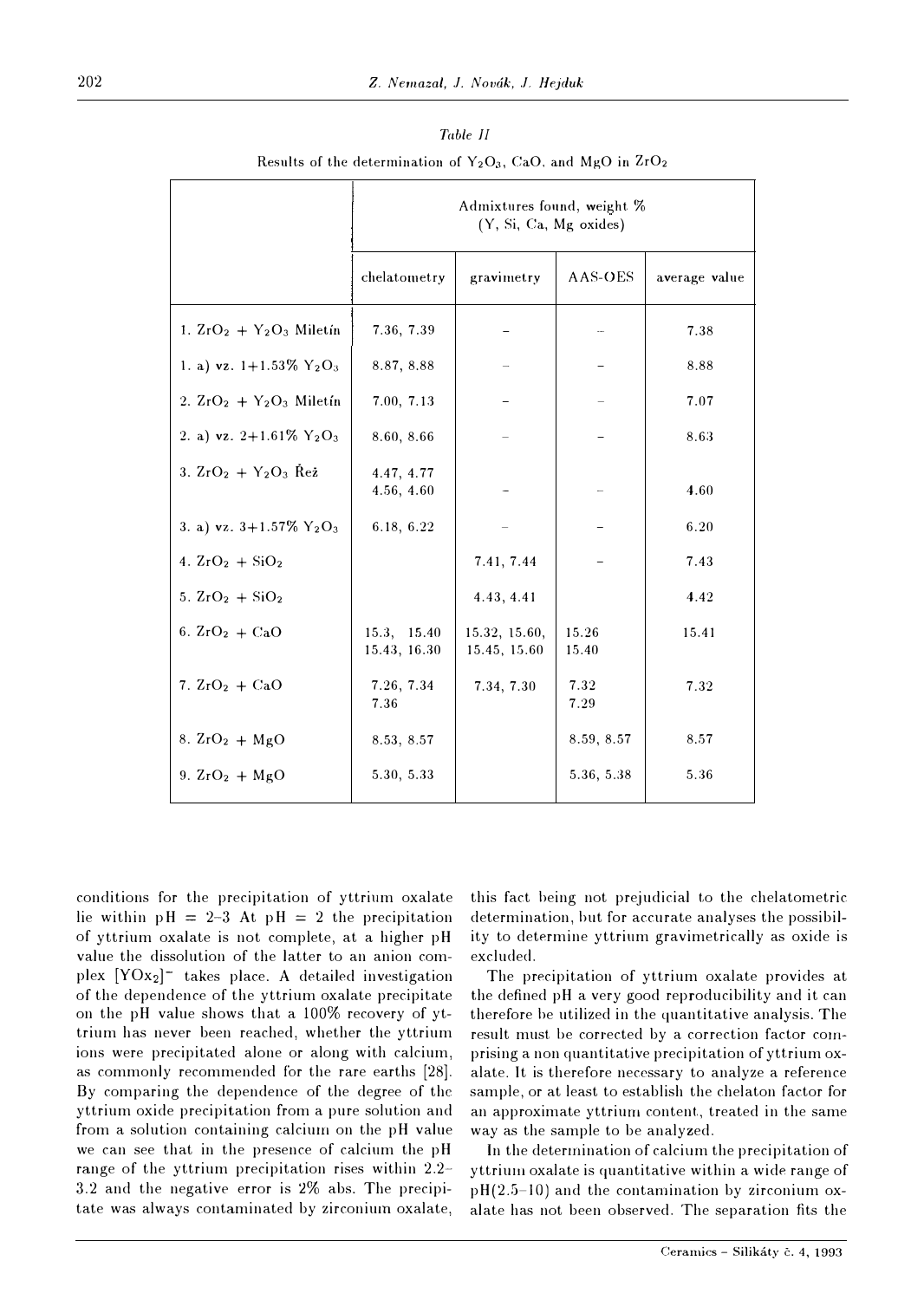

*Fig. 1. Dependence of the percentage output of yttrium oxalate on pH. Given: 10 mg Y<sup>3+</sup> (curve 1), 10 mg Y<sup>3+</sup>*  $+$  *10 mg Ca*<sup>2+</sup> *(curve 2) precipitated by 50 ml of 5% oxalic acid.*  $V = 150$  *ml,*  $T = 80^{\circ}$  *G.* 

chelatometric as well as the gravimetric determinations. The error of the determinations is not higher than 2% rel.

A direct chelatometric determination of magnesiuru in the presence of zirconium and masking the latter with hydrogen peroxide is not possible to make because the indicator is blocked by free zirconium ions, and at the increased pH value a hydrolysis and hence a turbidity of the solution takes place. We attained the reliability of the determination of magnesium by masking zirconium by means of  $\alpha$ -hydroxyacids (lactic acid, tartaric acid) put in the acidic solution and by subsequent adjustment of acidity with a buffer solution to  $pH = 10$ . On adding eriochrome black T as indicator and subsequent titration with a 0.05 M EDTA solution, the color change at the equivalence point is very distinct and unambiguous. The titration must be carried out immediately after adjustment of the acidity, otherwise a decomposition occurs. On the addition of a further portion of the indicator, however, it is possible to reliably put the determination. to an end. The presence of only one component of the masking mixture, i.e. of merely hydrogen peroxide or of  $\alpha$ -hydroxyacid only does not prevent the indicator from blocking. Using statistical evaluation the following errors of the determination have been found: 3.2, 1.4, 1.2% rel. for yttrium, calcium, and magnesium, respectively.

#### References

- [l) Bock R.: *Decomposition Methods in Analytical Chemistry,* p. 400 Int. textbook Co Glasgow 1979.
- [2) Sulcek Z., Povondra **P.:** *Methods of Decomposition*  in *Inorganic Analysis,* CRC Press Inc. Boca Raton, Florida 1989.
- [3) Gallibords D. J., Yardley J. J.: US Geolog. Survey Bull. No. 1144 B, 5pp, (1962), Chem. Abstr. *58,* 6189 g (1963).
- [4) Koleman S., Oberthin If., Lice R.: Anal. Chem. *34,*  600 (1962).
- [5) Novak J.: Acta geol. geogr. Univ. Comenianae, Nr. 15, 35 (1968).
- (6) Green D. E.: Anal. Chem. *20,* 371 (1948).
- [7) Matthess F., Boethin T., Rybak R.: Chem. Techn. *14,242* (1962).
- [8) Boethin T., Matthess T., Rybak R.: Chem. Techn. *13,306* (1961).
- [9) Popa G., Popea F., Chiceru D., Bailescu Ch.: Anal. chim. Acta *26,434* (1962).
- [10) Dolezal J., Povondra F., Sulcek Z.: *Rozklady zaklad11frh cmorganickych surovin,* p. 157, SNTL Praha pH 1966.
	- [11] Heřman H.: Sb. geol. věd TG 4, 63 (1964).
	- [12) Hoffmann J. I.: J. Res. Natl. Bur. Stand. *25,* 379 (1940).
	- [13) Antweiler J. C.: Geo!. Survey Proffess Papers *424* B, 332 (1962).
	- [14) Smith M. M., James C.: J. Amer. Chem. Soc. *42,* 397 (1920).
	- [15] Powell A. R., Schoeller R. W.: Analyst *44,397* (1919).
	- [16] Lewine H., Grimaldi F. S.: U.S. Atomic Energy Comm. Doc. AECD.
	- [17] Sill C. W.: Anal. Chem. *50,* 1559 (1978).
	- [18] Sill C. W.: Anal. Chem. *33,* 1684 (1961).
	- [19) Sill C. W.: Anal. Chem. *50,* 999 (1978).
	- [20) Sill C. W., Prephal K. W., Hindman F. 0.: Anal. Chem. *46,* 1725 (1974).
	- [21) Sen Gupta A. K.: Science and Culture *21,678* (1956).
	- [22) Sen Gupta A. K.: Indian Chem. Soc. *34,* 725 (1957).
	- [23) Michajlova Z. M., Mirskij R. V., Jaruskina A. A.: Z. anal. chim *18,* 856 (1963).
	- [24] Bien G. S., Golgberg E. D.: Anal. Chem. *28,* 97 (1956).
	- [25] Borlera M.: Riv. Sci. 29, 1455 (1959), Anal. Abstr. 7, 1701 (1960).
	- [26] Pfibil R.: *Komplexometrie,* p 247, SNTL Praha 1977.
	- [27) Vie J. S., Rahman M. D.: Talanta *10,* 1177 (1963).
	- [28] Barmotina Z. G., Kvičko I. A.: Novyje metody analyza na metalurg. i metalloobrab. zavodach p. 80, Metallurgia Moskva 1964, abstr. Ref. Z. Chim. 8 g 116, (1969),

Submitted in English by the authors

#### PRISPEVEK **KE STANOVENf YTRIA, VAPNIKU A HORC:IKU V OXIDICKYCH SLOUC:ENINACH ZIRKONIA**

ZDENĚK NEMAZAL, JOSEF NOVÁK, JIŘÍ HEJDUK

## *Fyzikcilni ustav, Akademie ved C'eske republiky, Na Slovance 2, 180 40 Praha 8*

Jsou uvedeny podmínky pro chelatometrické stanovení ytria, vápníku a hořčíku v oxidických sloučeninách zirkonia používaných jako ochranné povlaky nanášené plasmovou technikou. Byly ověřovány tři metody rozkladu